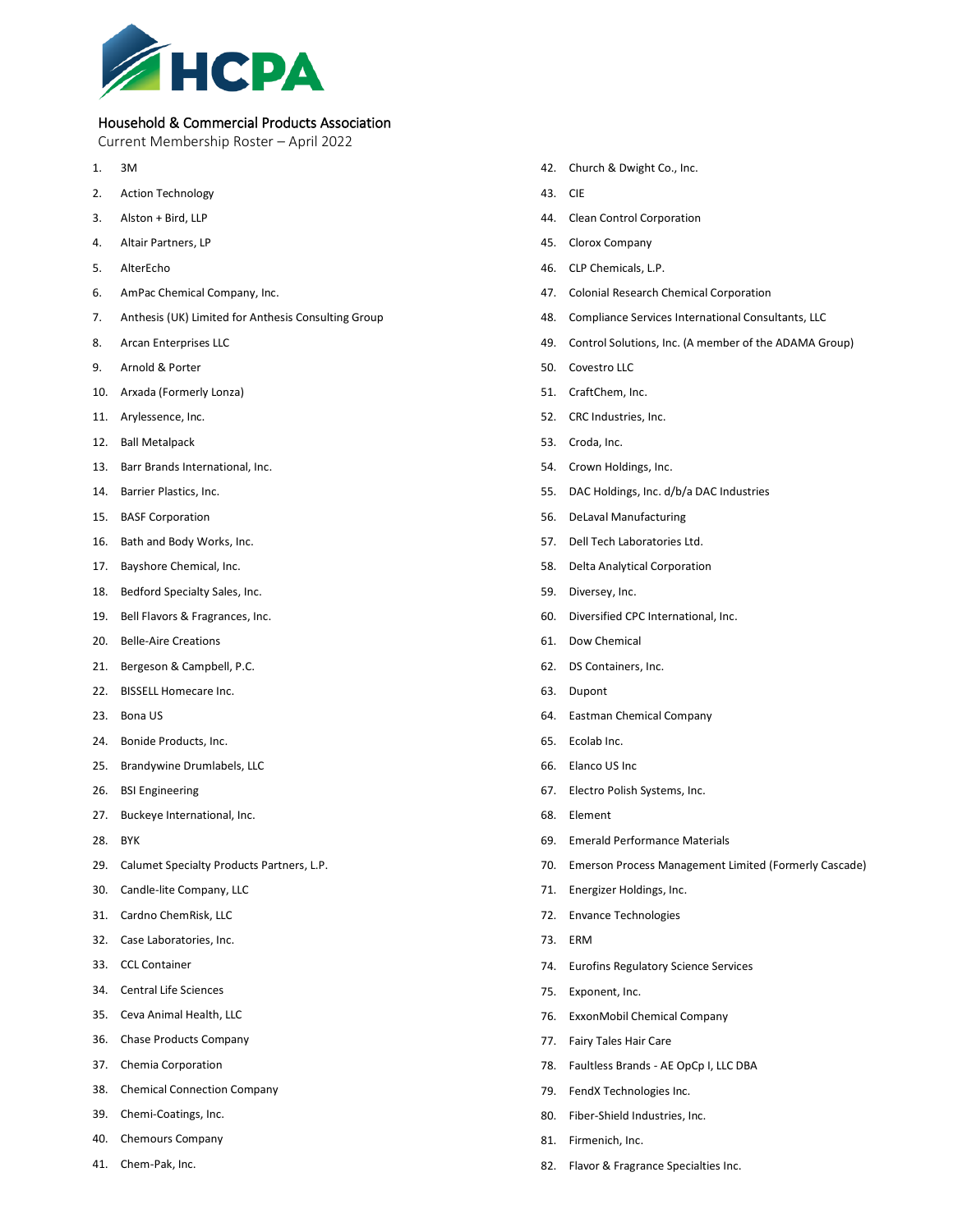

## Household & Commercial Products Association

Current Membership Roster – April 2022

- 83. FMC Corporation
- 84. Franmar, Inc.
- 85. Gasco Industrial
- 86. Genesis Biosciences, Inc.
- 87. Geosyntec Consultants, Inc.
- 88. Givaudan
- 89. Global Specialty Products USA, Inc.
- 90. GOJO Industries, Inc.
- 91. Goodmark USA Inc.
- 92. Gravitas Chemical LLC
- 93. Green Products Company
- 94. Guy & O'Neill, Inc.
- 95. Hand 2 Hand Industries
- 96. Hartz Mountain Corporation
- 97. Henkel Consumer Goods, Inc.
- 98. Hillyard Industries, Inc.
- 99. Honest Company (The)
- 100. Honeywell
- 101. I-K-I Manufacturing Co. Inc.
- 102. INDIAN HOME AND PERSONAL CARE INDUSTRY ASSOCIATION
- 103. Intarome Fragrance & Flavor Corporation
- 104. INTEK Marine Technology, LLC
- 105. International Flavors & Fragrances Inc. (IFF)
- 106. ITW Sexton
- 107. Jelmar
- 108. JK Lawn & Garden Supplies, Inc.
- 109. KAO USA Inc
- 110. Keller and Heckman LLP
- 111. KIK Consumer Products
- 112. Kimberly-Clark Corporation
- 113. Kinzua Environmental Inc.
- 114. Kroeger Associates
- 115. LANDIS INTERNATIONAL, INC.
- 116. LANXESS Corporation
- 117. Legacy Converting Inc (Everwipe)
- 118. Lewis & Harrison, LLC
- 119. Lindal North America, Inc.
- 120. Liqui Moly USA
- 121. Locus Performance Ingredients
- 122. Loyalty Chemicals LLC
- 123. MacLean Engineering
- 124. MAK Chemicals, Inc.
- 125. Mane USA, Inc.
- 126. Maroon Group (Barentz)
- 127. Mason Chemical, a Pilot Chemical Company
- 128. Massilly Group
- 129. Matrix Chemical LLC
- 130. McFadden and Associates, LLC
- 131. McLaughlin Gormley King Co.
- 132. Michelman, Inc.
- 133. Microbac Laboratories, Inc.
- 134. Microban International
- 135. Microbial Discovery Group
- 136. Microchem Laboratory
- 137. Microsonic Solutions, LLC.
- 138. MonoSol, a Kuraray Division
- 139. NCH Corporation
- 140. Nelson Laboratories, LLC / BioScience
- 141. Neogen Corporation
- 142. Nice-Pak Products, Inc. / PDI Inc.
- 143. Nonatz Inc
- 144. Novalent, Ltd.
- 145. Novozymes North America
- 146. Ocean Coffee Company, Inc.
- 147. Odifusa
- 148. OMNOVA Solutions, Inc.
- 149. Orchidia Fragrances
- 150. Osprey Biotechnics (A Division of Phibro Animal Health Corp.)
- 151. Oxiteno USA, LLC
- 152. Pace Analytical Services, LLC
- 153. Pacific Northwest Pesticide Consulting
- 154. Pamasol Willi Mader AG
- 155. PathoSans from Spraying Systems Co.
- 156. PBI-Gordon Corporation
- 157. PetIQ, LLC
- 158. Pierce Innovations, LLC
- 159. Plastipak Packaging, Inc.
- 160. PLZ Corp
- 161. Predictive Food Safety Solutions LLC
- 162. Price-Driscoll Corporation
- 163. Private Preserve
- 164. Procter & Gamble Company